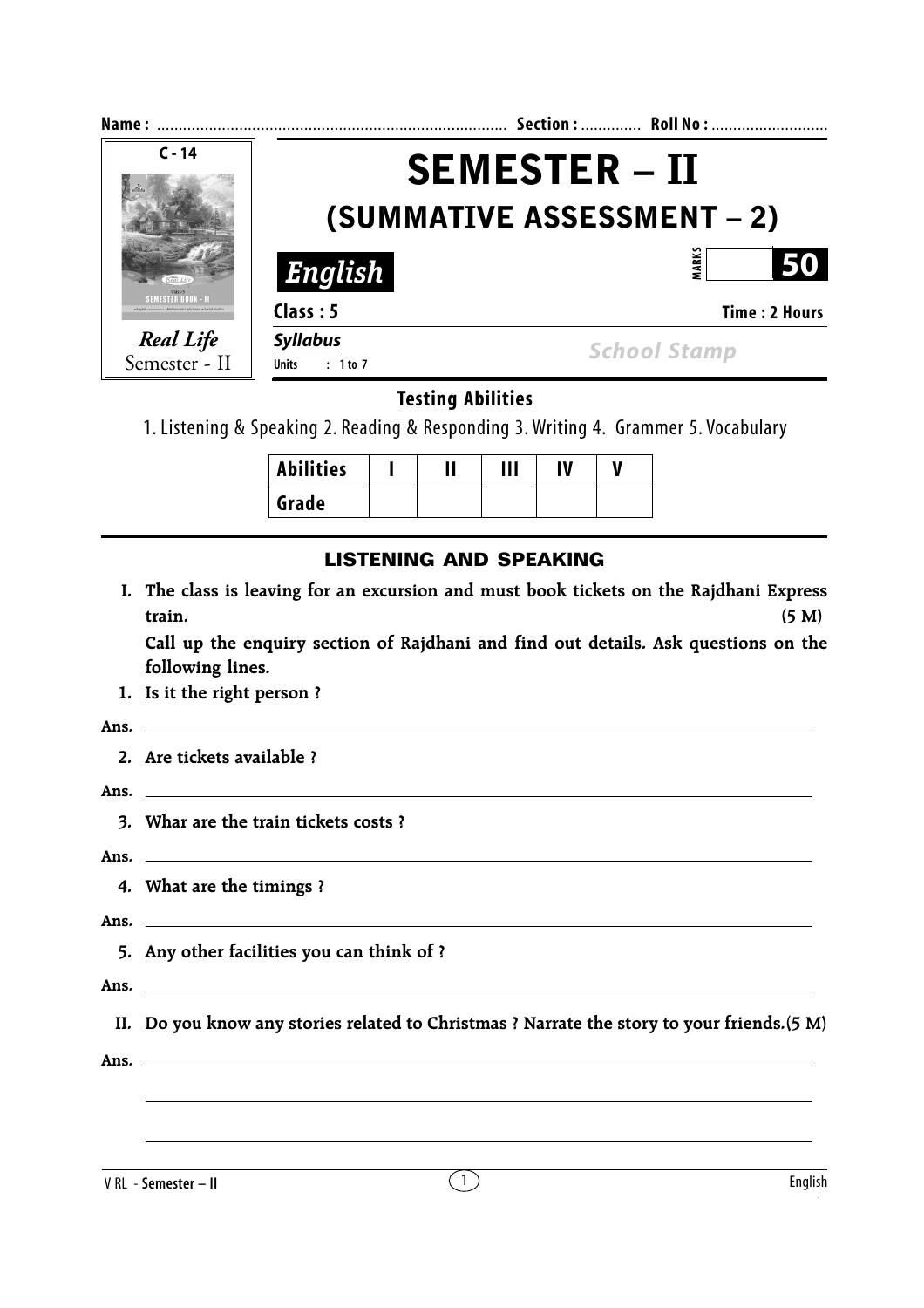## **READING & RESPONDING**

|    | I. Answer the following questions.                                                         | $(5 \times 1 = 5$ M) |
|----|--------------------------------------------------------------------------------------------|----------------------|
|    | 1) Why did he go into the forest?                                                          |                      |
|    |                                                                                            |                      |
|    | 2) What clever trick did Odysseus play ?                                                   |                      |
|    | Ans.                                                                                       |                      |
|    | 3) What did the spirit tell the weaver?                                                    |                      |
|    |                                                                                            |                      |
|    | 4) Who asked her to call the cattle?                                                       |                      |
|    | Ans.                                                                                       |                      |
|    | 5) Where did Van Amsterdam live ? What was his profession ?                                |                      |
|    | Ans. $\Box$                                                                                |                      |
|    | II. Identify whether the following statements are true or false.                           | $(3 \times 1 = 3 M)$ |
| 1) | Tom really enjoys white washing fences.                                                    |                      |
| 2) | Aunt Polly is happy that Jim decides to help Tom paint.                                    |                      |
|    | 3) Ben teases Tom about having to work while he gets to go swimming.                       |                      |
|    | III. Describe in your own words Tom convinces Ben to paint the fence. $(1 \times 2 = 2 M)$ |                      |
|    |                                                                                            |                      |
|    | Ans. $\Box$                                                                                |                      |

# **WRITING**

#### **I. News report :**

While writing a news report, it is important to state the facts without observing or passing any judgements on a particular situation. This judgement is often left to the reader of the news item. Imagine that you are the news reporter for a local paper. Write a short report on the floods in your city. You can make use of the following points for your report. **(5**  $\times$  **1 = 5 M)** 

1) Why is it flooded ?

### Ans.  $\_\_\_\$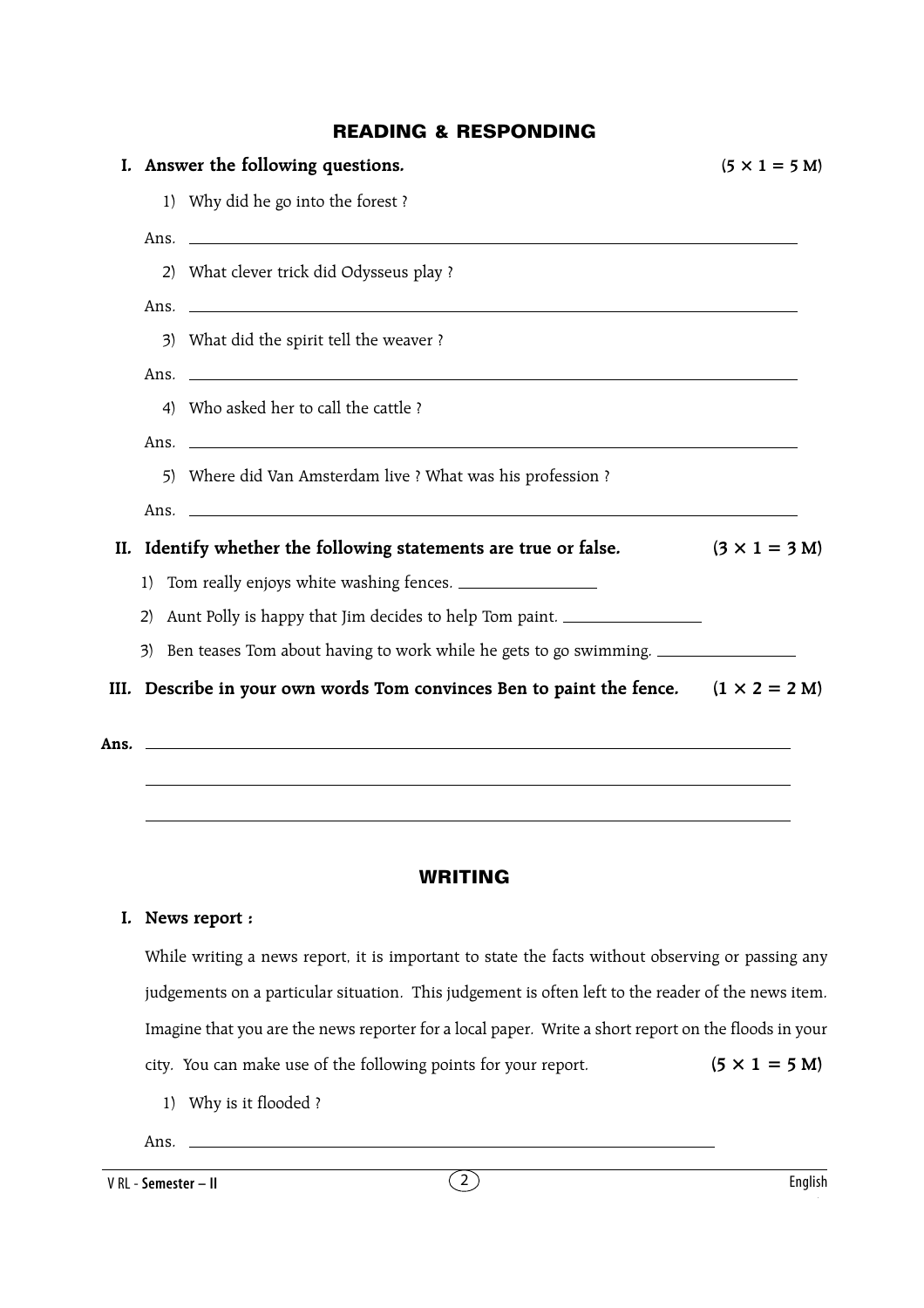|     |                      | 2) Which are the areas that have been flooded and how can they be avoided?                           |                      |  |  |  |  |  |  |  |  |
|-----|----------------------|------------------------------------------------------------------------------------------------------|----------------------|--|--|--|--|--|--|--|--|
|     |                      |                                                                                                      |                      |  |  |  |  |  |  |  |  |
|     |                      | 3) How can one help the children and old people during flood ?                                       |                      |  |  |  |  |  |  |  |  |
|     |                      |                                                                                                      |                      |  |  |  |  |  |  |  |  |
|     |                      | 4) How can first aid be provided to people who are affected?                                         |                      |  |  |  |  |  |  |  |  |
|     |                      | Ans. $\Box$                                                                                          |                      |  |  |  |  |  |  |  |  |
|     |                      | 5) What can be done to avoid floods?                                                                 |                      |  |  |  |  |  |  |  |  |
|     |                      | Ans. $\overline{\phantom{a}}$                                                                        |                      |  |  |  |  |  |  |  |  |
|     |                      | II. The scuba diver has made a new underwater friend. Write a short story that explains              |                      |  |  |  |  |  |  |  |  |
|     |                      | how they met.                                                                                        | (5 M)                |  |  |  |  |  |  |  |  |
|     |                      |                                                                                                      |                      |  |  |  |  |  |  |  |  |
|     |                      |                                                                                                      |                      |  |  |  |  |  |  |  |  |
|     | <b>GRAMMAR</b>       |                                                                                                      |                      |  |  |  |  |  |  |  |  |
|     |                      | I. Fill in the blanks with 'whom' or 'whose' according to the sentence. $(5 \times 1 = 5 \text{ M})$ |                      |  |  |  |  |  |  |  |  |
|     |                      | 1) _______________ are you going to recommend ?                                                      |                      |  |  |  |  |  |  |  |  |
|     |                      | 2) _________________ pen is on the table ?                                                           |                      |  |  |  |  |  |  |  |  |
|     |                      | 3) We need to find out ________________ handwriting this is.                                         |                      |  |  |  |  |  |  |  |  |
|     |                      | 4) I know exactly _____________________ I need to support.                                           |                      |  |  |  |  |  |  |  |  |
|     |                      | 5) She couldn't remember _________________ book she had taken.                                       |                      |  |  |  |  |  |  |  |  |
| II. |                      | Complete the sentences by using 'for' or 'since' correctly.                                          | $(5 \times 1 = 5 M)$ |  |  |  |  |  |  |  |  |
|     |                      | 1) I haven't called home ______________________ christmas.                                           |                      |  |  |  |  |  |  |  |  |
|     |                      |                                                                                                      |                      |  |  |  |  |  |  |  |  |
|     |                      | 3) I have studied non – stop $\_\_\_\_\_\_9$ .15.                                                    |                      |  |  |  |  |  |  |  |  |
|     |                      | 4) I haven't been to the cinema ________________________ ages.                                       |                      |  |  |  |  |  |  |  |  |
|     |                      | 5) Peter has been my best friend _________________ we were nine.                                     |                      |  |  |  |  |  |  |  |  |
|     | V RL - Semester - II | $\tilde{3}$                                                                                          | English              |  |  |  |  |  |  |  |  |